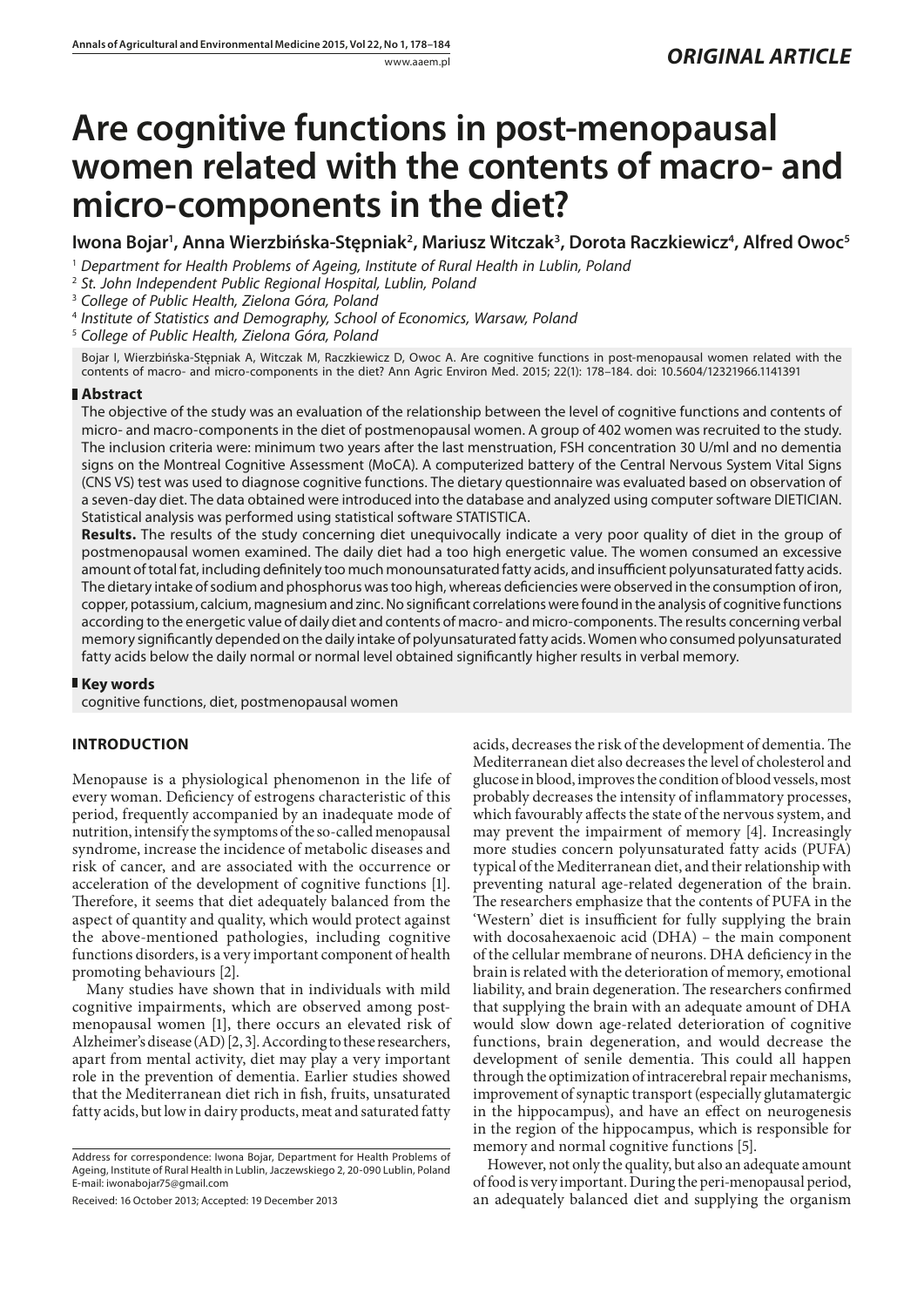with an adequate energetic value is especially important. The optimum energetic value of a daily portion should be individualized, because the supply which exceeds the demand by 100 kcal causes an increase in body weight by 5 kg annually, on average. Diet should contain necessary macro- and microcomponents, because their deficiency is also harmful for health. During this period of life, one should correct own nutritional habits by: 1) elimination of dietary errors, 2) implementation of technological changes in the preparation of food, 3) reduction of the excess of carbohydrates and fats containing saturated fatty acids in the daily food portion [2].

The recognized dementia risk factors which may be modified by diet are individual components of the metabolic syndrome: abdominal obesity, hypertriglyceridaemia, low HDL value, arterial hypertension, and impaired glucose tolerance [6, 7]. In older diabetic patients, the risk of development of dementia and mild cognitive impairments is approximately twice as high as in individuals without diabetes [4]. Preliminary observations indicate that diabetes was most strongly related with the risk of vascular dementia; and the latest studies confirm that diabetes is also related with a high risk of Alzheimer's disease (AD). In his studies, Nilsson directly states that the more criteria of metabolic syndrome that are met, the higher the risk of development of cognitive disorders in older age (in individuals who at present have no features of dementia) [4]. Considering the growing epidemic of obesity, type 2 diabetes, arterial hypertension, etc, as well as the fact of the ageing of society, we are also threatened by an epidemic of various forms of dementia, including AD. In order to prevent this, Nilsson proposes the application of a so-called 'active diet' – which has a confirmed potential of reducing the risk of cardiovascular diseases and development of an inflammatory state. To this diet contribute: a) products containing antioxidants (antiinflammatory effect, beneficial effect on arterial tension, lipid profile, improvement of cognitive functions [8]; b) oily fish rich in PUFA (anti-inflammatory effect, decrease in the level of triglycerides, improvement of memory [9]; c) wholemeal products rich in fibre – prebiotic effect, improvement of glycaemia control, decrease in exponents of inflammatory response; d) products with decreased glycaemic index – reduction of the risk of type 2 diabetes, metabolic syndrome, inflammatory response, improvement of cognitive functions [10]; e) products improving lipid profile – roasted almonds, soya beans [11].

Among risk factors, oxidative stress and lipid perioxidase may be associated with a high content of fat in the diet, and in this way, with the pathogenesis of AD [5].

Thus, confirmation of the presence of a correlation between levels of selected micro- and macro-components would allow the undertaking of proper prophylactic actions aimed at the elimination of their negative effect on cognitive functions disorders, as well as other symptoms related with menopause.

**Objective.** The objective of the study was an evaluation of the relationship between the level of cognitive functions and contents of micro- and macro-components in the diet of postmenopausal women.

#### **MATERIALS AND METHOD**

**Study group.** The study was conducted in 2011 at the Institute of Rural Health in Lublin. The study group were women from south-eastern Poland. The criteria of inclusion in the study were as follows: age 50–65, good general health, education level at least completed elementary. The women were also qualified into the study group based on clinical symptoms (minimum 2 years from the last menstrual period) and based on the criterion of FSH level (FSH>30 mlU/ml). The criteria for exclusion from the study were as follows: active cancerous disease within the period of 5 years before recruitment; mental diseases in medical history, including depressions before menopause; addiction to drugs and alcohol; diagnosed nosologic unit with the symptoms of dementia. At the stage of qualification for the study, a brief MoCA test was conducted in order to include the patients who did not show the features of dementia [12]. The Montreal Cognitive Assessment (MoCA) scale for evaluation of cognitive functions was designed as a quick screening instrument for the evaluation of mild cognitive dysfunctions, with a Polish adaptation of the scale by Magierska et al. The maximum number of scores in this test is 30; and the result of 26 or more scores is considered as normal. All the women included in the study obtained more than 26 scores in the MoCA test.

**Neuropsychological assessment.** Cognitive functions were evaluated using the Polish version of the diagnostic instrument CNS-Vital Signs (CNS-VS) [13] with software by CNS Vital Signs (Chapel Hill, NC, USA). The instrument in the form of a battery of computer tests is standardized, and has been subjected to the full validation procedure, and has a Polish adaptation. The entire research procedure with the use of a computer was performed in Polish. The report concerning test results is published in English. CNS-VS covers the following tests: Verbal Memory Test (VBM) – examines motor functioning; Finger Tapping Test (FTT), Symbol Digit Modalities Test (SDMT), Stroop Test (ST), Shifting Attention Test (SAT) and Continuous Performance Test (CPT). CNS-VS assesses 9 cognitive functions: memory, verbal memory, visual memory, processing speed, executive functions, psychomotor speed, reaction time, complex attention, and cognitive flexibility. Based on 5 of these functions – memory, psychomotor speed, reaction time, complex attention, and cognitive flexibility – the Neurocognition Index (NCI) is calculated. The computer data from the CNS-VS test provides: raw results, standardized results, percentiles, and evaluations according to the 5-point scale for each of the 9 cognitive functions examined and the Neurocognitive Index. These evaluations are as follows: above average – more than 109 standardized scores, average – 90–109, below average – 80–89, low – 70–79, very low – less than 70.

**Diet.** The dietary questionnaire was evaluated based on observation of a 7-day diet. The women in the study described qualitatively and quantitatively the food products and meals consumed during the 7 days of the week. The data obtained were introduced into the database and analyzed using computer software DIETICIAN, developed at the Institute of Food and Nutrition in Warsaw. The computer software served to calculate the energetic value of daily diet and the contents of macro- and micro-components in the daily diet. The results of the study were compared with the results of studies of the Recommended Dietary Allowance (RDA) standards of nutrition for the selected Polish population [13].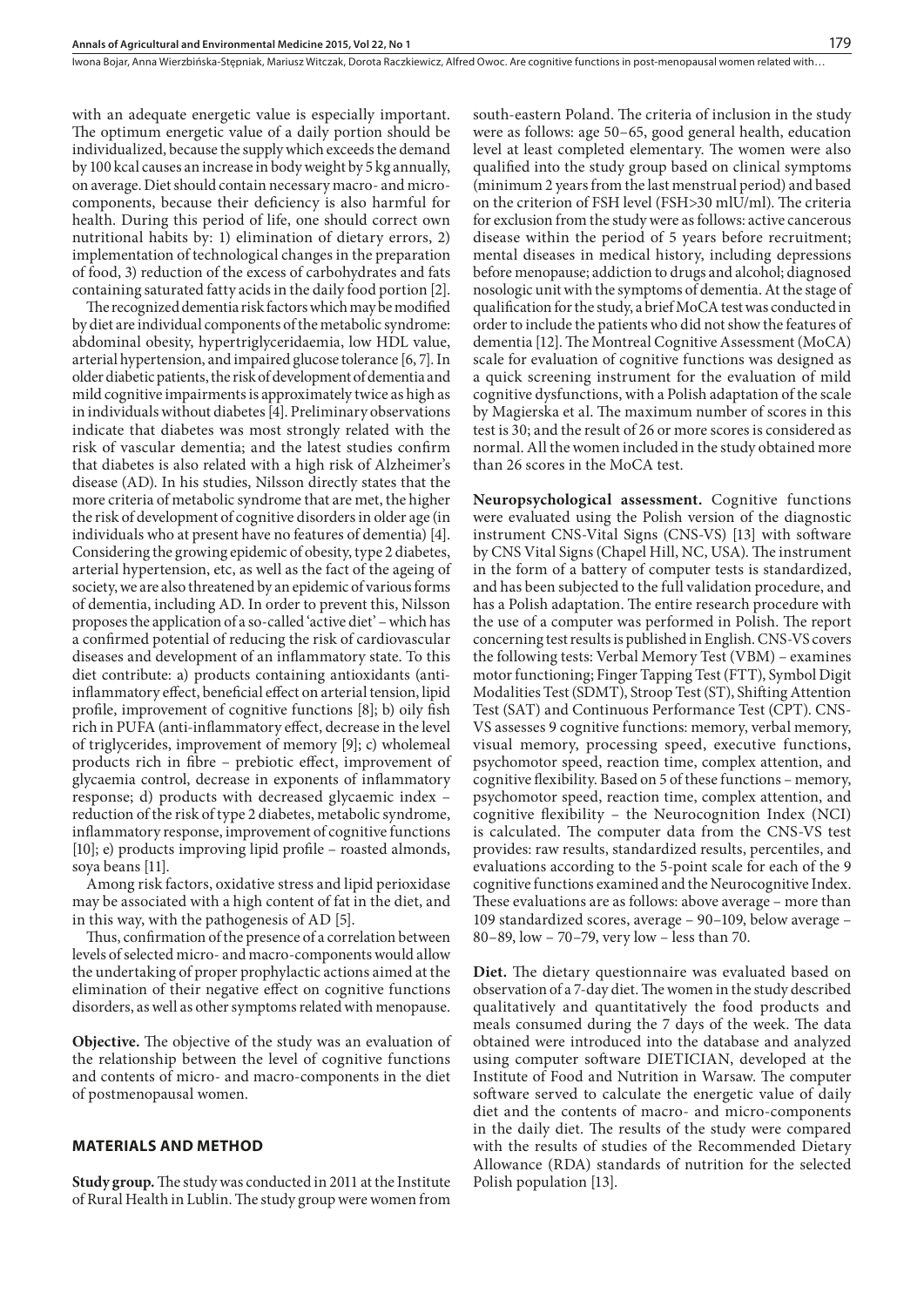**Statistical analysis.** Statistical analysis was performed using statistical software STATISTICA. The NCI and cognitive functions were analyzed (standard scores), as well as calorific value and contents of micro- and macro-components in the daily diet of the women examined (both in natural units and standard intervals). Minimum and maximum values, as well as the mean values and standard deviations, were provided for cognitive functions, and micro- or macro-components. Absolute and relative numbers were provided for standard intervals of micro- and macro-components.

In the analysis of correlations between cognitive functions and micro- and macro-components (in natural units), Pearson's linear correlation coefficient was used.

In the analysis of the NCI and cognitive functions according to the standard intervals for micro- and macrocomponents, the t test for the difference between 2 mean values in independent trials were used (while comparing cognitive functions in 2 standard intervals for micro- and macro-components), and F test for analysis of variance (when cognitive functions were compared at 3 intervals).

The level of significance was set at  $p=0.05$ .

Consent for the study was obtained from the Bioethical Committee at the Institute of Rural Health in Lublin.

#### **RESULTS**

The study covered 402 women, aged 50–65; mean age 56.5±3.5, who weighed 45–98 kg, 69.3±11.4 kg, on average, with BMI from 15.9–42.8; 26.4±3.9kg/m², on average. As many as 245 of respondents (61%) had excessive weight, including 169 (42.0%) overweight, and (18.9%) obese, while 151 women (37.65%) had a normal body weight, and 6 (1.49%) were underweight.

In the daily diet of the women examined, the calorific value was analyzed, as well as macro- components such as proteins, fat, carbohydrates, saturated fatty acids, mono- and poly-unsaturated fatty acids, and cholesterol (Tab. 1).

The calorific value of the respondents' diet was from 1,300.50–3,162.64kcal/d; 1,959.73±426kcal, on average; 37.81% of women in the study had a normal calorie diet, whereas 45.02% – higher than normal.

The contents of proteins in the respondents' diet was from 49.39–119.62g; 73.55±14.87g, on average. In the majority of the women examined, the consumption of proteins was normal – 59.95%, higher than normal – 23.13%, and lower than normal – 16.92%.

The total consumption of fat in respondents' diet was 73.59±16.71g, on average; the consumption of saturated fatty acids was 27.83±6.33g on average; monounsaturated fatty acids – 29.03±7.21g, on average, whereas the mean consumption of polyunsaturated fatty acids was the lowest – 11.07±4.40g. The content of total fat in the diet was normal in 43.03% of women, and higher than normal in 56.97%. In 87.31% of women in the study, the content of monounsaturated fatty acids was higher than normal, while in 12.69% it was normal. In the case of polyunsaturated fatty acids, it was the opposite, the consumption below normal was noted in the diet of 62.94% of respondents, normal in 33.83%, and higher than normal in 3.23% of respondents.

In the group of women examined, the consumption of cholesterol was 285.60±92.73g, on average; 63.18% of respondents had normal cholesterol values in their diet, and 36.82% – higher than normal.

The respondents consumed from 143.08–486.49g carbohydrates; 269.20 ±72.84g, on average. The content of saccharose in their diet was 19.02–169.70 g, 63.92±29.41g, on average.

Dietary fibre in the diets analyzed was from 9.32–32.28g, 20.84±5.29g, on average.

Table 2 presents the content of micro-components in the daily diet of postmenopausal women.

- In the diet of the women examined, the contents of the following were noted:
- sodium 1,790.86±542.93mg; the intake was higher than normal in all the women;
- mean potassium content: 3,150±724.20mg, in 74.63% of the women examined it was below normal, and in 3.98% – normal, and in 21.39% – higher than normal.
- mean calcium content in the respondents' diet 711.10±188,38mg, in 71% – below normal, in 26.12% – normal, and in 2.74% – higher than normal.
- mean phosphorus content in the group examined 1,191.31±254.19mg.
- nearly all the women in the study consumed phosphorus in their diet beyond the normal level (99%).
- mean consumption of magnesium by the women in the study was 266.02±73.35mg, in approximately 7% of respondents it was on a normal level, the largest number of women consumed magnesium below normal (68.16%), and 24.88% – above normal.
- mean intake of iron  $10.42\pm3.41$ mg, in the majority of women iron consumption was below normal (87.31%).

**Table 1.** Macro-components in daily diet of women examined

|                                 |         |          |          |           |     | Below normal |     | Normal | Higher than normal |       |  |
|---------------------------------|---------|----------|----------|-----------|-----|--------------|-----|--------|--------------------|-------|--|
| Macro-components                | Min.    | Max.     | M        | <b>SD</b> | n   | $\%$         | n   | %      | n                  | $\%$  |  |
| Energy (kcal)                   | .300.50 | 3,162.64 | 1.959.73 | 426.37    | 69  | 17.16        | 152 | 37.81  | 181                | 45.02 |  |
| Proteins (q)                    | 49.39   | 119.62   | 73.55    | 14.87     | 68  | 16.92        | 241 | 59.95  | 93                 | 23.13 |  |
| Fats $(q)$                      | 45.19   | 121.85   | 73.59    | 16.71     | 0   | 0.00         | 173 | 43.03  | 229                | 56.97 |  |
| Saturated fatty acids (q)       | 16.93   | 45.60    | 27.83    | 6.33      | X   | X            | X   | X      | X                  | x     |  |
| Monounsaturated fatty acids (q) | 16.54   | 50.32    | 29.03    | 7.21      | 0   | 0.00         | 51  | 12.69  | 351                | 87.31 |  |
| Polyunsaturated fatty acids (q) | 4.75    | 32.92    | 11.07    | 4.40      | 253 | 62.94        | 136 | 33.83  | 13                 | 3.23  |  |
| Cholesterol (q)                 | 145.42  | 569.72   | 285.60   | 92.73     | 0   | 0.00         | 254 | 63.18  | 148                | 36.82 |  |
| Total carbohydrates (q)         | 143.08  | 486.49   | 269.20   | 72.84     | x   | X            | X   | X      | X                  | x     |  |
| Saccharose (q)                  | 19.02   | 169.70   | 63.92    | 29.41     | x   | X            | x   | X      | X                  | x     |  |
| Lactosis (q)                    | 0.40    | 28.81    | 13.43    | 5.53      | x   | X            | X   | X      | X                  | x     |  |
| Dietary fibre (q)               | 9.32    | 32.28    | 20.84    | 5.29      | x   | X            | X   | X      | X                  | X     |  |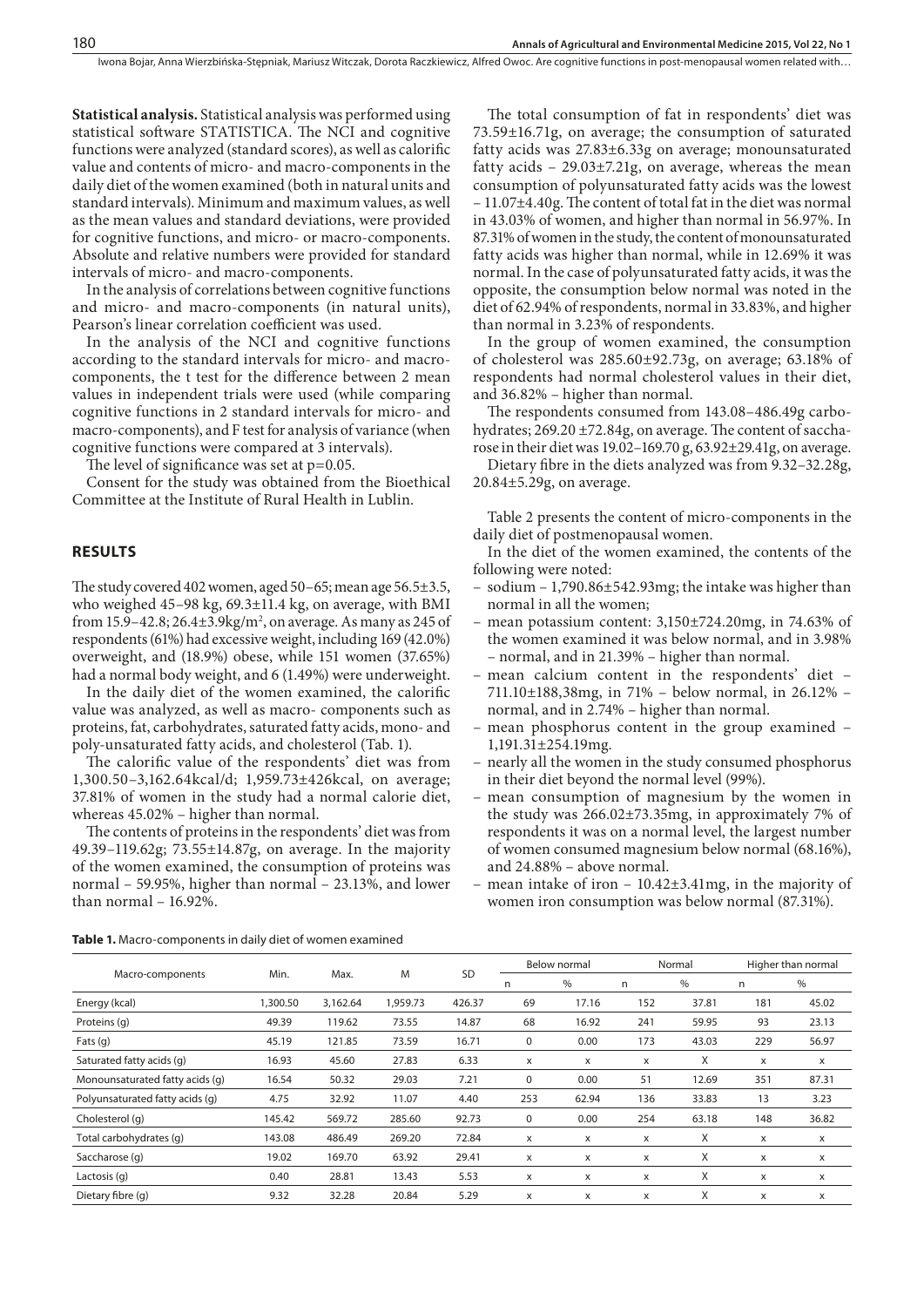Iwona Bojar, Anna Wierzbińska-Stępniak, Mariusz Witczak, Dorota Raczkiewicz, Alfred Owoc . Are cognitive functions in post-menopausal women related with…

|                  |         |          |          |           |             | Below normal |             | Normal | Higher than normal |        |
|------------------|---------|----------|----------|-----------|-------------|--------------|-------------|--------|--------------------|--------|
| Micro-components | Min     | Max      | M        | <b>SD</b> | n           | $\%$         | n           | $\%$   | n                  | $\%$   |
| Sodium (mg)      | 834.90  | 3.078.07 | 1,790.86 | 542.93    | $\mathbf 0$ | 0.00         | $\mathbf 0$ | 0.00   | 402                | 100.00 |
| Potassium (mg)   | .565.33 | 5,420.33 | 3,150.82 | 724.20    | 300         | 74.63        | 16          | 3.98   | 86                 | 21.39  |
| Calcium (mg)     | 287.05  | 1,353.72 | 711.10   | 188.38    | 286         | 71.14        | 105         | 26.12  | 11                 | 2.74   |
| Phosphorus (mg)  | 775.50  | 1,885.78 | 1.191.31 | 254.19    | 0           | 0.00         | 4           | 1.00   | 398                | 99.00  |
| Magnesium (mg)   | 130.89  | 485.95   | 266.02   | 73.35     | 274         | 68.16        | 28          | 6.97   | 100                | 24.88  |
| $lron$ (mg)      | 5.55    | 25.05    | 10.42    | 3.41      | 351         | 87.31        | 33          | 8.21   | 18                 | 4.48   |
| $Zinc$ (mg)      | 5.58    | 16.56    | 9.46     | 1.99      | 281         | 69.90        | 113         | 28.11  | 8                  | 1.99   |
| Copper (mg)      | 0.52    | 1.92     | 1.13     | 0.29      | 345         | 85.82        | 57          | 14.18  | $\mathbf 0$        | 0.00   |
| Manganese (µg)   | 1.64    | 10.24    | 3.85     | 1.40      | 109         | 27.11        | 151         | 37.56  | 142                | 35.32  |

**Table 2.** Micro-components in daily diet of the women examined

- zinc 9.46±1.99mg; in nearly 70% of the women the zinc intake was below normal, and in 28.11% – normal.
- mean daily copper intake 1.13±0.29mg; in approximately 86% of respondents the copper intake was below normal level, and in 14.18% – normal.
- mean consumption of manganese 3.85±1.4mg; in the diet of 37.56% of women it was normal, in 35.32% – higher than normal, and in 27.11% – below normal.

While analyzing the NCI of cognitive functions obtained by the women in the study (Fig. 1), it may be presumed that they obtained the poorest results in: cognitive flexibility, processing speed and executive functions (mean values obtained were below 80 scores – very low). They achieved the best results in the following domains: memory, verbal memory and visual memory (mean results over 90 scores – average). The women in the study achieved mean results in the following domains: psychomotor speed, complex attention and reaction time (mean values between 80–90 scores – low average).

There was a lack of linear correlation between the respondents' age, and their NCI and cognitive functions. Analysis of variance also did not show any significant differences between the results of cognitive functions according to 3 age groups (p>0.05). Also, no significant correlations were found between the respondents' BMI and results of NCI and cognitive functions (p>0.05).

No significant linear correlations were noted between cognitive functions and calorific value and content of macrocomponents (Tab. 3) and micro-components (Tab. 4) in the daily diet of the women examined.

In the analysis of cognitive functions according to the recommended standards of calorific value and macrocomponents in the daily diet of the women examined only one significant relationship was found (Tab. 5). The results concerning verbal memory significantly depended on the daily intake of polyunsaturated fatty acids (Fig. 2). Women who consumed polyunsaturated fatty acids below the daily normal or normal level obtained significantly higher results in verbal memory (respectively, mean values 92.0 and 91.1

**Table 3.** Results of analysis of variance between cognitive functions and calorific value and contents of macro-components in the diet of the women in the study

| <b>Cognitive functions</b> | Measure | Energy   | Proteins | Total fat | acids<br>Saturated<br>fatty acids | fatty acids<br>Monoun-<br>saturated | Polyun-<br>saturated<br>fatty acids | s,<br>Choles<br>terol | carbo-<br>hydrates<br>Total | Saccha-<br>rose | Lactosis | Dietary<br>fibre |
|----------------------------|---------|----------|----------|-----------|-----------------------------------|-------------------------------------|-------------------------------------|-----------------------|-----------------------------|-----------------|----------|------------------|
|                            | R       | 0.020    | 0.009    | $-0.007$  | 0.002                             | $-0.022$                            | $-0.017$                            | 0.004                 | 0.029                       | 0.017           | 0.015    | 0.036            |
| <b>NCI</b>                 | P       | 0.687    | 0.860    | 0.886     | 0.968                             | 0.662                               | 0.730                               | 0.937                 | 0.563                       | 0.735           | 0.769    | 0.473            |
|                            | R       | $-0.034$ | $-0.017$ | $-0.023$  | $-0.013$                          | $-0.036$                            | $-0.025$                            | $-0.037$              | $-0.035$                    | $-0.030$        | 0.015    | $-0.036$         |
| Memory                     | P       | 0.495    | 0.733    | 0.641     | 0.795                             | 0.476                               | 0.619                               | 0.460                 | 0.480                       | 0.544           | 0.761    | 0.472            |
|                            | R       | $-0.074$ | $-0.069$ | $-0.081$  | $-0.052$                          | $-0.085$                            | $-0.084$                            | $-0.051$              | $-0.058$                    | $-0.032$        | 0.007    | $-0.045$         |
| Verbal memory              | P       | 0.140    | 0.167    | 0.104     | 0.302                             | 0.089                               | 0.094                               | 0.309                 | 0.248                       | 0.518           | 0.884    | 0.368            |
|                            | R       | 0.050    | 0.058    | 0.075     | 0.064                             | 0.056                               | 0.064                               | $-0.003$              | 0.025                       | 0.006           | 0.017    | $-0.011$         |
| Visual memory              | P       | 0.318    | 0.244    | 0.131     | 0.202                             | 0.263                               | 0.198                               | 0.955                 | 0.614                       | 0.902           | 0.739    | 0.834            |
|                            | R       | $-0.037$ | 0.004    | $-0.013$  | 0.010                             | $-0.035$                            | $-0.011$                            | 0.015                 | $-0.051$                    | $-0.082$        | $-0.038$ | $-0.027$         |
| Processing speed           | P       | 0.460    | 0.929    | 0.794     | 0.846                             | 0.490                               | 0.821                               | 0.759                 | 0.309                       | 0.100           | 0.443    | 0.588            |
| <b>Executive functions</b> | R       | 0.030    | 0.027    | $-0.022$  | $-0.019$                          | $-0.033$                            | $-0.026$                            | 0.018                 | 0.047                       | 0.030           | 0.044    | 0.044            |
|                            | P       | 0.548    | 0.581    | 0.662     | 0.701                             | 0.504                               | 0.610                               | 0.721                 | 0.349                       | 0.556           | 0.374    | 0.375            |
|                            | R       | $-0.029$ | $-0.036$ | $-0.003$  | 0.036                             | $-0.015$                            | $-0.036$                            | 0.039                 | $-0.036$                    | $-0.016$        | $-0.054$ | 0.008            |
| Psychomotor speed          | P       | 0.552    | 0.473    | 0.951     | 0.468                             | 0.771                               | 0.475                               | 0.439                 | 0.475                       | 0.748           | 0.281    | 0.873            |
|                            | R       | $-0.042$ | $-0.038$ | $-0.038$  | $-0.041$                          | $-0.036$                            | $-0.025$                            | $-0.034$              | $-0.035$                    | $-0.062$        | 0.000    | 0.028            |
| <b>Reaction time</b>       | P       | 0.396    | 0.446    | 0.442     | 0.414                             | 0.467                               | 0.623                               | 0.500                 | 0.479                       | 0.213           | 0.998    | 0.577            |
|                            | R       | 0.036    | 0.029    | $-0.013$  | $-0.010$                          | $-0.024$                            | $-0.016$                            | 0.011                 | 0.052                       | 0.042           | 0.029    | 0.052            |
| Complex attention          | P       | 0.476    | 0.565    | 0.799     | 0.838                             | 0.637                               | 0.749                               | 0.824                 | 0.302                       | 0.402           | 0.561    | 0.299            |
|                            | R       | 0.039    | 0.037    | $-0.006$  | $-0.006$                          | $-0.020$                            | $-0.013$                            | 0.024                 | 0.050                       | 0.035           | 0.038    | 0.046            |
| Cognitive flexibility      | P       | 0.433    | 0.465    | 0.904     | 0.911                             | 0.697                               | 0.802                               | 0.628                 | 0.314                       | 0.488           | 0.451    | 0.355            |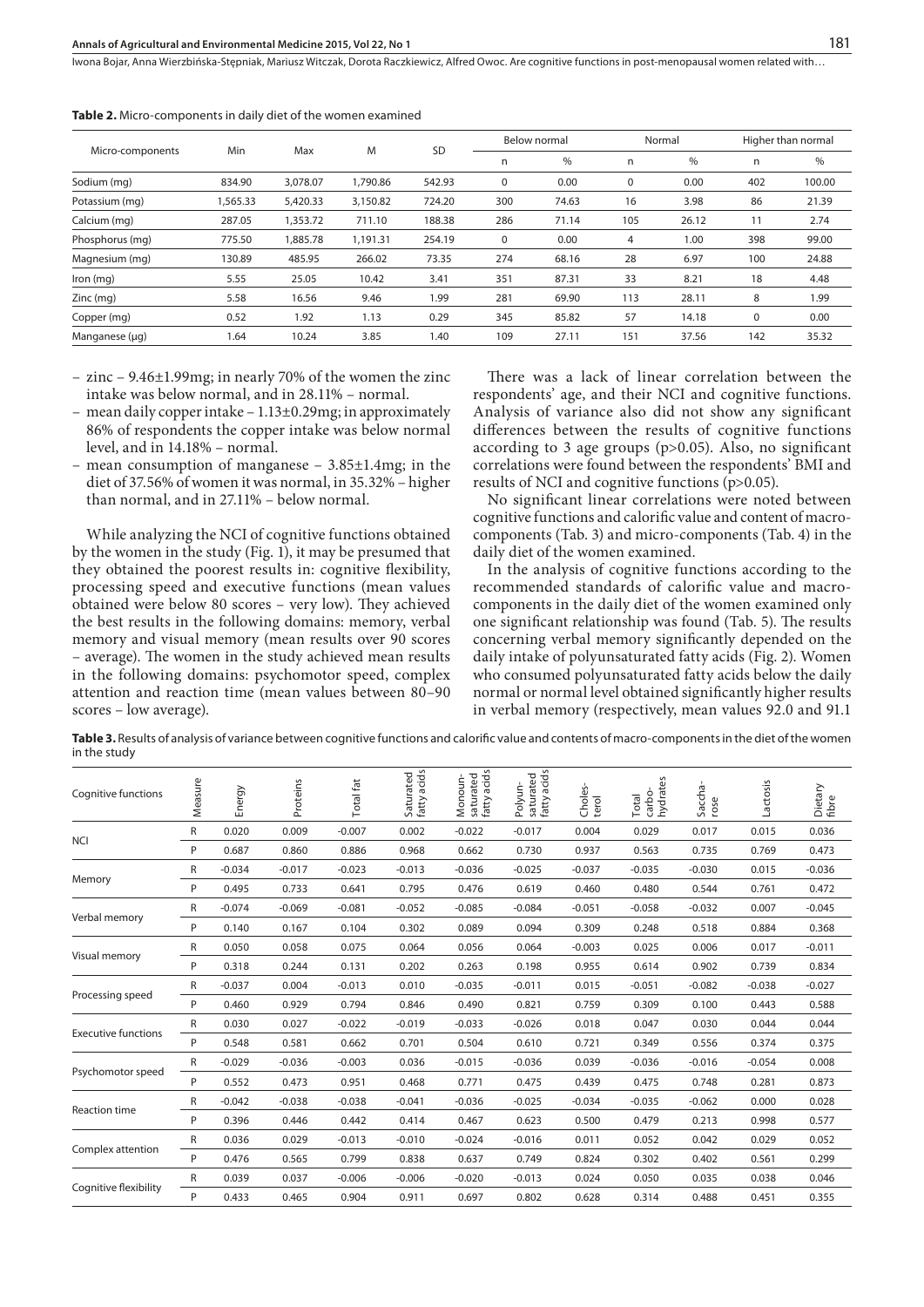Iwona Bojar, Anna Wierzbińska-Stępniak, Mariusz Witczak, Dorota Raczkiewicz, Alfred Owoc . Are cognitive functions in post-menopausal women related with…

**Table 4.** Results of correlation analysis between cognitive functions and contents of micro-components in daily diet of the women examined

| 0.086<br>$-0.014$<br>0.034<br>0.001<br>0.026<br>0.015<br>0.025<br>$-0.038$<br>r<br><b>NCI</b><br>0.085<br>0.785<br>0.492<br>0.987<br>0.603<br>0.768<br>0.615<br>0.443<br>p | 0.033<br>0.507<br>$-0.015$<br>0.760<br>$-0.029$ |
|----------------------------------------------------------------------------------------------------------------------------------------------------------------------------|-------------------------------------------------|
|                                                                                                                                                                            |                                                 |
|                                                                                                                                                                            |                                                 |
| 0.016<br>$-0.032$<br>$-0.036$<br>0.021<br>$-0.027$<br>$-0.018$<br>$-0.025$<br>$-0.056$<br>r                                                                                |                                                 |
| Memory<br>0.751<br>0.474<br>0.585<br>0.524<br>0.679<br>0.711<br>0.612<br>0.265<br>p                                                                                        |                                                 |
| $-0.037$<br>$-0.046$<br>$-0.042$<br>$-0.008$<br>$-0.055$<br>$-0.031$<br>$-0.051$<br>$-0.057$<br>r                                                                          |                                                 |
| Verbal memory<br>0.456<br>0.402<br>0.872<br>0.272<br>0.358<br>0.529<br>0.304<br>0.255<br>p                                                                                 | 0.560                                           |
| 0.071<br>0.019<br>$-0.001$<br>0.004<br>$-0.011$<br>0.050<br>0.017<br>$-0.019$<br>r                                                                                         | $-0.007$                                        |
| Visual memory<br>0.158<br>0.833<br>0.699<br>0.989<br>0.943<br>0.315<br>0.732<br>0.691<br>p                                                                                 | 0.892                                           |
| $-0.025$<br>0.035<br>$-0.047$<br>0.016<br>0.012<br>0.026<br>0.017<br>$-0.067$<br>r<br>Processing speed                                                                     | 0.009                                           |
| 0.481<br>0.803<br>0.623<br>0.350<br>0.742<br>0.602<br>0.734<br>0.180<br>p                                                                                                  | 0.861                                           |
| 0.092<br>$-0.008$<br>0.018<br>0.042<br>0.021<br>0.043<br>0.035<br>$-0.011$<br>r<br><b>Executive functions</b>                                                              | 0.035                                           |
| 0.065<br>0.879<br>0.712<br>0.401<br>0.672<br>0.386<br>0.489<br>0.820<br>p                                                                                                  | 0.484                                           |
| $-0.013$<br>$-0.004$<br>0.015<br>0.020<br>$-0.018$<br>0.021<br>0.002<br>$-0.028$<br>r<br>Psychomotor speed                                                                 | 0.018                                           |
| 0.797<br>0.723<br>0.679<br>0.935<br>0.760<br>0.689<br>0.968<br>0.577<br>p                                                                                                  | 0.724                                           |
| 0.052<br>$-0.041$<br>$-0.035$<br>$-0.023$<br>$-0.008$<br>$-0.066$<br>$-0.003$<br>0.010<br>r<br><b>Reaction time</b>                                                        | 0.010                                           |
| 0.300<br>0.410<br>0.952<br>0.485<br>0.650<br>0.866<br>0.835<br>0.184<br>p                                                                                                  | 0.835                                           |
| 0.078<br>0.013<br>0.044<br>0.007<br>0.042<br>0.013<br>0.034<br>$-0.001$<br>r                                                                                               | 0.026                                           |
| Complex attention<br>0.119<br>0.888<br>0.407<br>0.801<br>0.379<br>0.799<br>0.501<br>0.989<br>p                                                                             | 0.599                                           |
| 0.095<br>0.022<br>0.046<br>0.000<br>0.046<br>0.022<br>0.039<br>$-0.012$<br>r                                                                                               | 0.036                                           |
| Cognitive flexibility<br>0.058<br>0.997<br>0.666<br>0.356<br>0.659<br>0.812<br>0.360<br>0.441<br>p                                                                         | 0.477                                           |



**Figure 1.** NCI and cognitive functions of the women in the study



**Figure 2.** Verbal memory according to contents of polyunsaturated fatty acids in daily diet of the women examined

Table 5. Results of analysis of cognitive functions according to standards for the contents of energy and macro- components in daily diet of the women examined

| Cognitive functions        |       | Energy |       | Protein |       | <b>Total fat</b> |       | monounsaturated<br>fatty acids |       | Polyunsaturated<br>fatty acids |       | Cholesterol |
|----------------------------|-------|--------|-------|---------|-------|------------------|-------|--------------------------------|-------|--------------------------------|-------|-------------|
|                            | F     | p      | F     | p       |       | p                | t     | p                              | F     | р                              |       | p           |
| <b>NCI</b>                 | 0.256 | 0.775  | 0.052 | 0.949   | 0.522 | 0.602            | 0.824 | 0.411                          | 0.740 | 0.478                          | 0.754 | 0.451       |
| Memory                     | 0.378 | 0.685  | 0.556 | 0.574   | 0.843 | 0.400            | 0.968 | 0.334                          | 1.205 | 0.301                          | 0.117 | 0.907       |
| Verbal memory              | 0.894 | 0.410  | 0.668 | 0.513   | 1.298 | 0.195            | 1.663 | 0.097                          | 3.053 | 0.048                          | 0.299 | 0.765       |
| Visual memory              | 1.080 | 0.341  | 0.272 | 0.762   | 0.468 | 0.640            | 0.718 | 0.473                          | 2.264 | 0.105                          | 0.744 | 0.458       |
| Processing speed           | 0.120 | 0.887  | 0.964 | 0.382   | 0.831 | 0.406            | 0.313 | 0.754                          | 0.031 | 0.969                          | 0.495 | 0.621       |
| <b>Executive functions</b> | 0.314 | 0.731  | 0.000 | 1.000   | 0.514 | 0.607            | 0.836 | 0.404                          | 0.727 | 0.484                          | 0.797 | 0.426       |
| Psychomotor speed          | 0.624 | 0.536  | 0.660 | 0.517   | 0.381 | 0.704            | 1.064 | 0.288                          | 0.298 | 0.742                          | 1.274 | 0.204       |
| Reaction time              | 0.392 | 0.676  | 0.647 | 0.524   | 0.447 | 0.655            | 0.375 | 0.708                          | 0.320 | 0.726                          | 0.368 | 0.713       |
| Complex attention          | 0.474 | 0.623  | 0.068 | 0.935   | 0.362 | 0.717            | 1.363 | 0.174                          | 0.436 | 0.647                          | 0.833 | 0.406       |
| Cognitive flexibility      | 0.416 | 0.660  | 0.029 | 0.971   | 0.383 | 0.702            | 0.717 | 0.474                          | 0.812 | 0.445                          | 0.870 | 0.385       |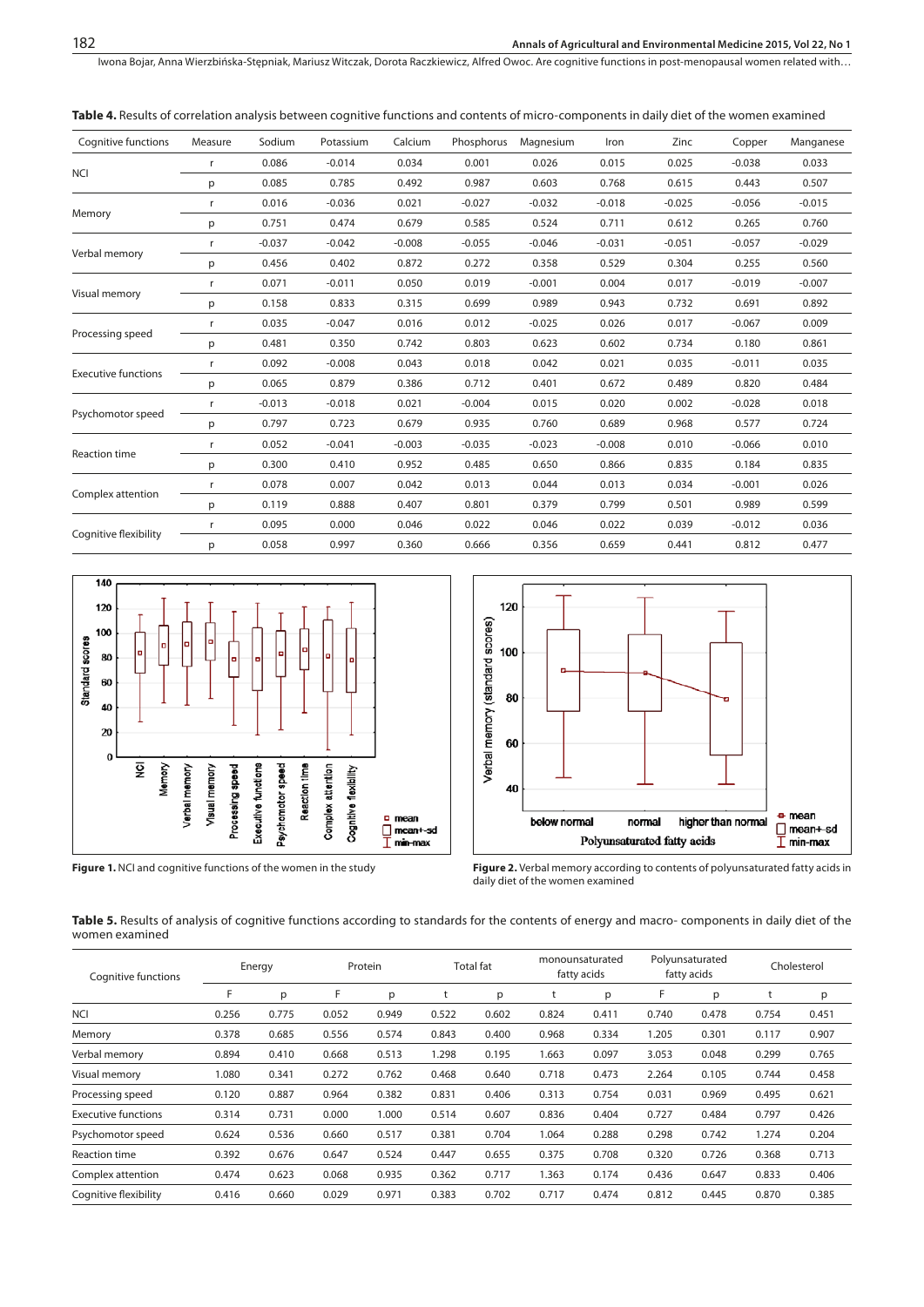**Table 6.** Results of analysis of cognitive functions of the women in the study according to standards for the contents of micro-components in daily diet of the women examined

|                            | Potassium |       | Calcium |       | Magnesium |       | Iron  |       | Zinc  |       | Copper |       | Manganese |       |
|----------------------------|-----------|-------|---------|-------|-----------|-------|-------|-------|-------|-------|--------|-------|-----------|-------|
| Cognitive functions        | F         | p     | F       | p     | F         | р     | F     | p     |       | р     |        | p     | F         | p     |
| <b>NCI</b>                 | 0.035     | 0.966 | 0.155   | 0.856 | 0.667     | 0.514 | 0.797 | 0.451 | 0.141 | 0.868 | 0.268  | 0.789 | 1.555     | 0.212 |
| Memory                     | 0.455     | 0.635 | 0.153   | 0.859 | 0.290     | 0.748 | 0.086 | 0.918 | 0.126 | 0.882 | 0.904  | 0.366 | 1.277     | 0.280 |
| Verbal memory              | 0.575     | 0.563 | 1.131   | 0.324 | 0.047     | 0.954 | .546  | 0.214 | 0.351 | 0.704 | 1.073  | 0.284 | 0.884     | 0.414 |
| Visual memory              | 0.337     | 0.714 | 0.515   | 0.598 | 1.107     | 0.332 | 2.076 | 0.127 | 0.481 | 0.618 | 0.103  | 0.918 | 0.479     | 0.620 |
| Processing speed           | 0.297     | 0.743 | 0.503   | 0.605 | 0.098     | 0.906 | 2.036 | 0.132 | 0.299 | 0.742 | 0.019  | 0.985 | 0.567     | 0.567 |
| <b>Executive functions</b> | 0.009     | 0.991 | 0.130   | 0.878 | 0.646     | 0.525 | 0.541 | 0.583 | 0.081 | 0.922 | 0.068  | 0.945 | 0.930     | 0.395 |
| Psychomotor speed          | 0.112     | 0.894 | 0.109   | 0.897 | 0.600     | 0.549 | I.492 | 0.226 | 0.013 | 0.987 | 0.486  | 0.627 | 0.086     | 0.918 |
| <b>Reaction time</b>       | 0.333     | 0.717 | 1.528   | 0.218 | 0.538     | 0.584 | 0.252 | 0.778 | 0.116 | 0.891 | 1.287  | 0.199 | 0.644     | 0.526 |
| Complex attention          | 0.060     | 0.941 | 0.019   | 0.981 | 0.863     | 0.423 | 0.740 | 0.478 | 0.132 | 0.876 | 0.068  | 0.946 | 1.573     | 0.209 |
| Cognitive flexibility      | 0.026     | 0.974 | 0.069   | 0.933 | 0.724     | 0.486 | 0.739 | 0.478 | 0.199 | 0.820 | 0.039  | 0.969 | 1.337     | 0.264 |

standard stores), compared to those with a daily intake of polyunsaturated fatty acids above the normal level (verbal memory 79.5, on average).

No differences in cognitive functions according to the normal levels were observed for any of the micro-components (Tab. 6). While analyzing cognitive functions according to the consumption of elements by recommended levels, sodium and potassium were not considered, because in all the women in the study the daily consumption of sodium was higher than normal, and in the case of phosphorus, in only 4 women the daily intake was normal, whereas in the reminder of the women – higher than normal.

#### **DISCUSSION**

The results of the presented study concerning diet unequivocally indicate a very poor quality of diet in the group of postmenopausal women examined. The daily diet has a too high energetic value. The women in the study consumed excessive amount of total fat, including definitely too much monounsaturated fatty acids, and insufficient polyunsaturated fatty acids. Great abnormalities occur with respect to the consumption of micro-components. In nearly all the women, the dietary intake of sodium and phosphorus was too high, whereas in almost all the women deficiencies were observed in the consumption of iron and copper, and in a half of the respondents in the intake of potassium, calcium, magnesium and zinc. No significant correlations were found in the analysis of cognitive functions according to the energetic value of daily diet and contents of macro- and micro-components. However, differences in results were noted in the domain of verbal memory according to polyunsaturated fatty acids, and their excess – which is surprising – acted to the disadvantage of verbal memory in the group of women in the presented study.

Population studies report that the consumption of antioxidants or polyunsaturated fatty acids may be related with a decreased frequency of the occurrence of dementia. Despite the fact that in the presented study no relationship was found between cognitive functions and individual components of diet and its energetic value, considering the low quality of the diet observed and the occurrence of cognitive dysfunctions in all domains in a half of the women examined, the results concerning diet inadequately balanced from the quantitative and qualitative aspect seem to be significant.

Several studies have confirmed that older individuals consuming the Mediterranean diet are at a lower risk of the development of dementia and cognitive disorders. Scarmeas, together with a group of researchers from the Columbia University Medical Center, investigated nutritional habits (including observance of the Mediterranean diet) among individuals without memory impairment, and in patients with mild cognitive impairments. Four-and-a-half years after the onset of the project, in 275 from among 1,393 participants who had no problems with memory, there developed mild cognitive impairments. The researchers calculated that individuals who strictly observed the Mediterranean diet were at 28% lower risk of the development of these disorders, compared to those who did not observe these recommendations, whereas those who moderately observed the diet were at risk lower by 17%. In the second study group, in 106 from among 482 individuals with cognitive impairment, Alzheimer's disease developed 4 years and 3 months after the beginning of the study. The researchers presumed that the observance of the diet decreased the risk of transition of mild impairments into severe dementia by 45% – 48%, on average. Subsequent studies by these researchers confirmed the beneficial effect of diet on the prevention of the development of dementia [15].

In turn, Samieri [16] in her study did not confirm a beneficial effect of this diet on the improvement of cognitive functions. Also, Crichton reported the lack of effect of the Mediterranean diet on the improvement of cognitive disorders, although its beneficial effect on the improvement of psychological functions, general state of health, and decrease in the risk of depression was mentioned [17]. Similar to the Mediterranean diet, studies concerning the supplementation with PUFA with respect to cognitive functions were also unequivocal. Although several observation studies reported that individuals with high consumption of polyunsaturated fatty acids had a lower risk of occurrence of dementia and Alzhaimer's disease, in randomized clinical studies this effect was not confirmed [17]. Also, Sydenham reports the lack of benefits from the supplementation of PUFA in a group of older individuals without cognitive impairments [18].

In the presented study, the contribution of microcomponents in the creation of an adequate diet cannot be omitted. In this tudy, apart from sodium and phosphorus, which were in excess in all women, in the majority of women the remaining micro-components were below